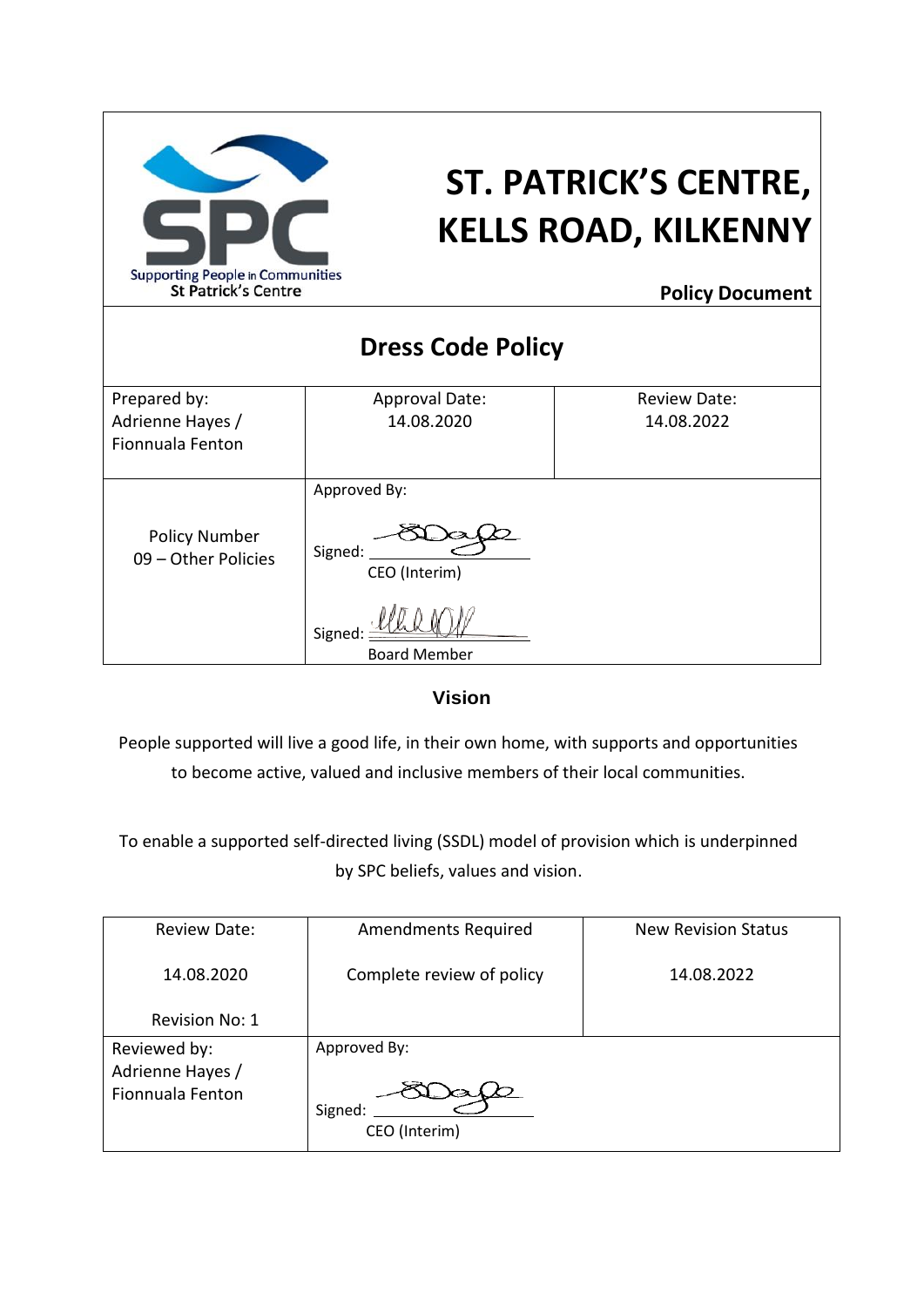# **Table of Contents**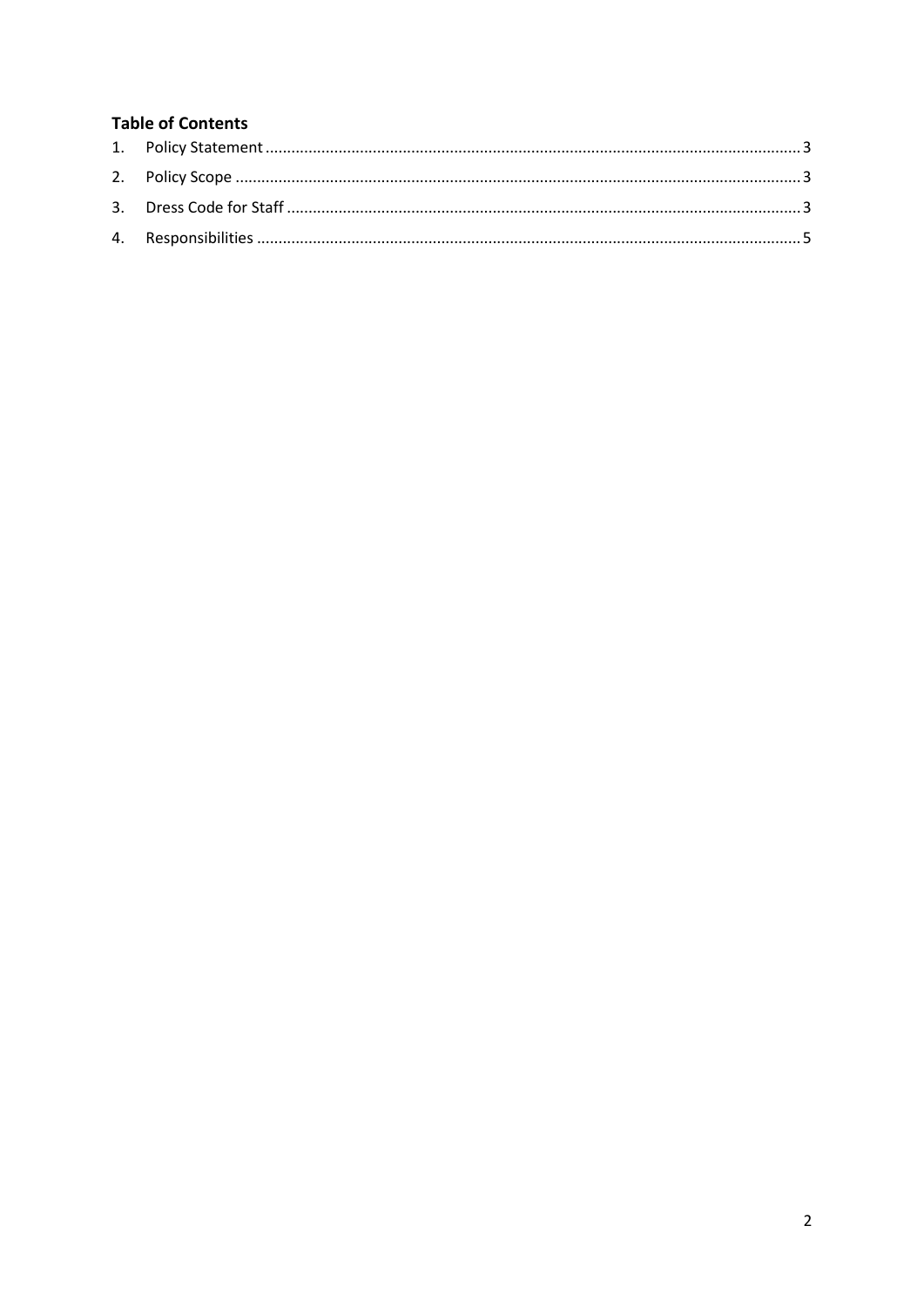# <span id="page-2-0"></span>**1. Policy Statement**

There are a large variety of job types and working environments across the service and it is accepted that an appropriate style of clothing for staff will vary accordingly. This Dress Code Policy is developed in response to the changing demands of People Supported and staff who work in a variety of settings with increasing focus on community settings. **In response to this, we must be aware of not wanting to attract negative attention by being inappropriately dressed while supporting individuals.**

# <span id="page-2-1"></span>**2. Policy Scope**

This Policy applies to all staff in St. Patrick's Centre services to convey confidence to the public that staff maintain standards in how they present themselves and have regard for Infection Control and Health and Safety. Staff will be monitored by their Line Manager to ensure they are appropriately presented for work at all times.

# <span id="page-2-2"></span>**3. Dress Code for Staff**

All staff must dress in a manner that is likely to inspire public confidence and promote a professional and positive image of St. Patrick's. You are required to wear:

- Top, blouse, shirt with collar, capped sleeves e.g. polo shirt, crew neck top is permitted with the approval of your line manager.
- Trousers: full length black or navy e.g. Chinos, leisure wear (high waisted).
- Denim jeans.
- Footwear: shoes, trainers black, navy, or white with good grip.
- Admin/Office: clothing suitable for an office environment trousers, skirts.
- Tattoos must be covered.
- All staff employed by St. Patrick's Centre must at all times present themselves in a manner respectful to the people they work for and with.
- All staff should take a sensible and safe approach to dress, appearance, cleanliness, and personal hygiene. Clothing should be in good repair, neat and tidy.
- Fingernails must be trimmed to a suitable length to prevent risk of injury to People Supported when providing personal care, nail polish or artificial nails must not be worn in the interest of good hygiene practice.
- Long Hair should be tied back.
- Staff who wear beards need to be attentive to the hygiene of their beard.
- Clothing should be worn appropriate to the nature of the work undertaken and comply with health and safety and infection control guidelines. Individual areas may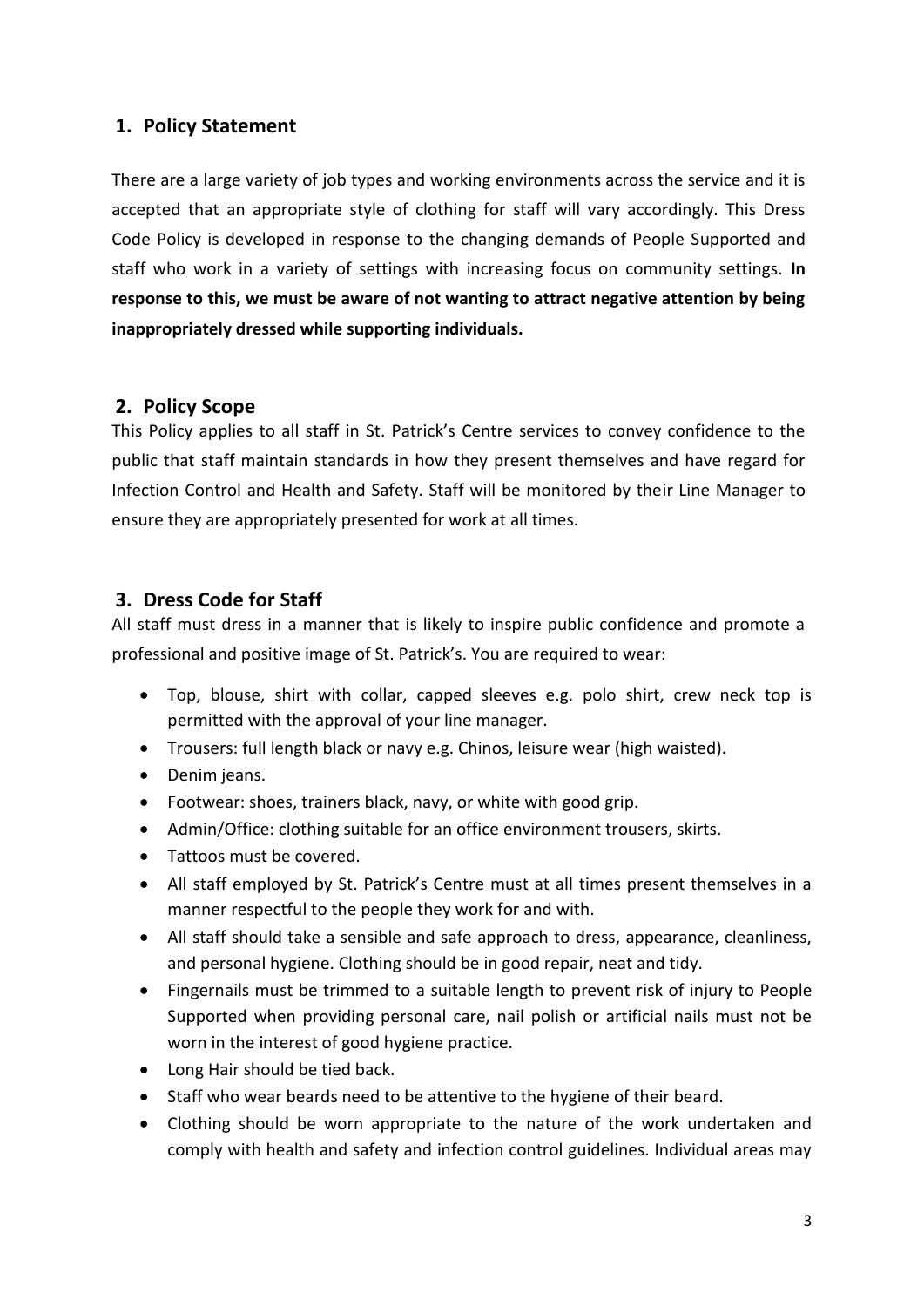have or may develop additional local guidelines on what is acceptable and appropriate for their client group and working environment.

- All staff should wear footwear that is safe and suitable for the area they work in. It is a health and safety requirement for all staff to wear footwear that is suitable for moving and handling and have enclosed toes, heels, and a good grip.
- Protective clothing should be worn in accordance with relevant policy.

#### **Unacceptable Clothing Standards**

- Clothing which restricts the ability of the staff to carry out their work safely.
- Clothing which is unhygienic.
- Clothing that is provocative or skimpy.
- Explicit sportswear no logos (other than on days when this is a necessary part of your work in the service).
- Very casual or high fashion trousers such as faded jeans, skinny or ripped jeans.
- Strapless or revealing tops
- Low waistband trousers showing the abdomen/lower back or allowing underwear to be visible
- Cropped tops

#### **Jewellery**

- Dangling earrings, facial or other body piercings.
- Rings with stones must not be worn in clinical situations as they compromise hand hygiene and could also cause injury to people supported. Jewellery, including watches and all rings, other than plain bands, must be removed when dealing directly with people supported.